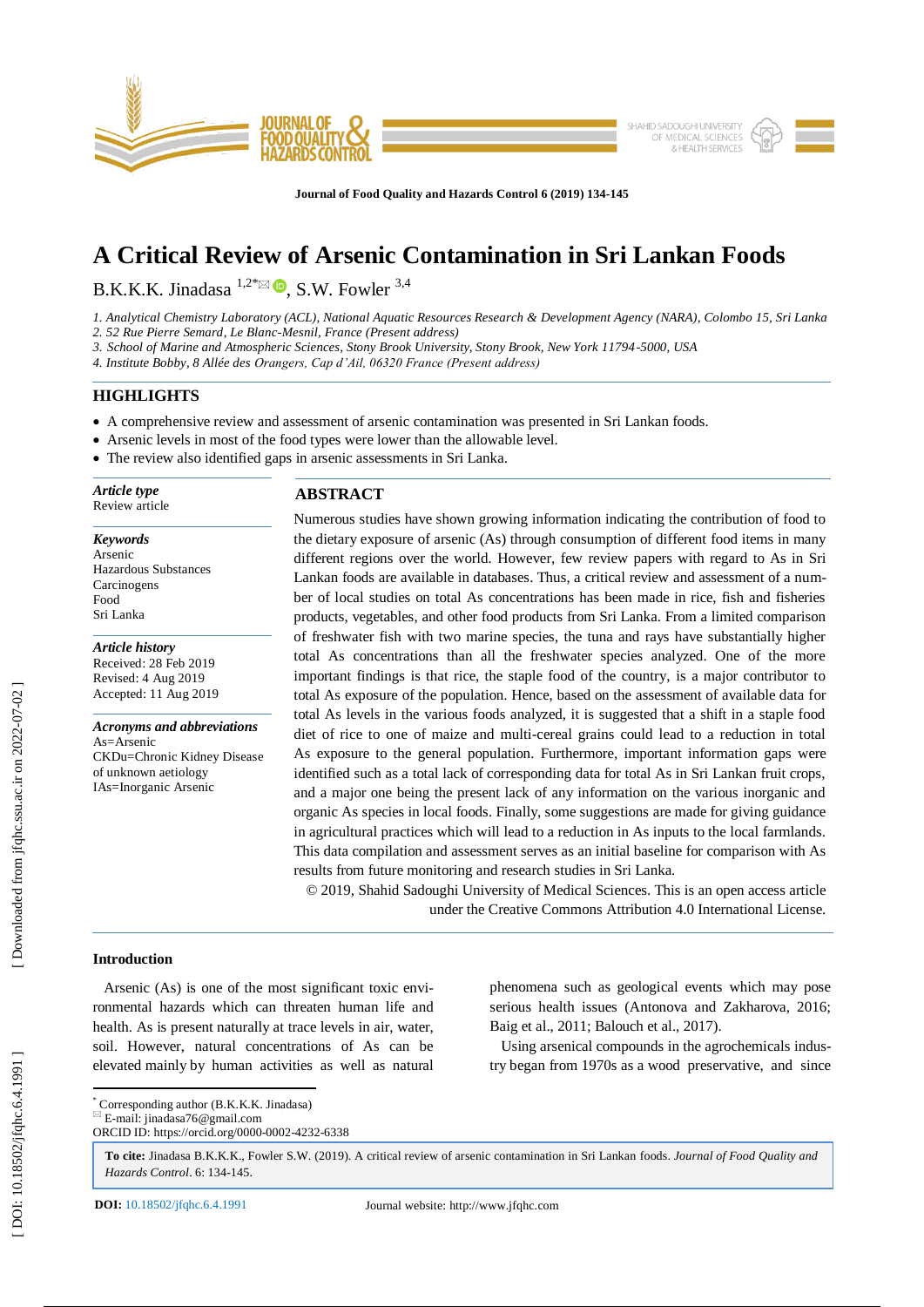then it has been used as a principal ingredient of insecticides, pesticides, and herbicides (Bencko and Foong, 2017). At present, As is commonly used in the electronics industry in the form of gallium arsenide and arsine gas in the production of components of semiconductors. Moreover, As is used in algaecides, desiccants for mechanical cotton harvesting, glass manufacturing, nonferrous alloys, and in the feed industry as a feed additive (ATSDR, 2013). In addition, As has been used as a drug for over 2000 years in the treatment of leukemia and other cancer therapy (da Rosa et al., 2019), as a remedy of naturopathic or homeopathic medicine (Belon et al., 2007), and as an ingredient in traditional medicine in some countries, especially Asian ones (Garvey et al., 2001) .

 The toxicity and bioavailability of the element depend on the concentration and chemical form (Meharg et al., 2008). As can be present in food and the environment in several forms which are summarized in Table 1. In general Inorganic As (IAs), mainly the As (III) and As (V) oxidation states, is more toxic than organic As. Furthermore, As (III) is more toxic than As (V), and dimethyl arsenic and monomethyl arsenic are more toxic than their parent compounds (Hulle et al., 2004; Rahman et al., 2012). The arsenobetaine and arsenosugar compounds are more commonly found in marine animals and generally contribute about 80% of total As in fish and seafood. Hence, the determination of As speciation in food is an important factor to consider in human health and risk assessment studies (Rahman et al., 2012) .

 Enhanced levels of As in groundwater is a problem in many countries, especially in Asian countries such as Bangladesh, India, and China (Bandara et al., 2018). The As contaminated waters are mainly used for drinking and agricultural purposes (Perera et al., 2016). From the contaminated water, As gets its entry into the food chain. Food and water are basic requirements for humans and, hence, they are the main pathways for aggregate As exposure in human populations. The As concentrations in food vary widely depending on the food type and growing conditions such as type of soil, water, geochemical activity, use of As pesticides, and the food processing techniques used (Molin et al., 2015); whereas the degree of human exposure also varies with the consumption volume, season, age, sex, and food choice (e.g. rice, cereals, vegetables, meat, fish, and fruit).

 Considering the above facts, an attempt is made here to document and assess the As levels in Sri Lankan fish, rice, vegetables, and certain other food products for the first time. This assessment was synthesized from key published researches related to As levels in food s such as vegetables, cereals, fruits, fish, meat, milk, etc. in Sri Lanka.

## **As toxicity and human health**

 As has been categorized as number one in their substances priority list of 2017 by Agency for Toxic Substances and Disease Registry of USA; furthermore it has also been categorized as a human carcinogen by the International Agency for Research on Cancer (ATSDR, 2017; IARC, 2018) .

Risk associated with exposure of As is a significant global health issue and is affecting millions of people in the world. As exposure is associated with cancer, skin diseases, developmental effects, morphological alterations, cardiovascular disease, neurotoxicity, increasing the risk of diabetes mellitus, adverse pregnancy outcomes, and a variety of complications in body organ systems (Hsueh et al., 2016; Mohammed Abdul et al., 2015; Upadhyay et al., 2019) .

 Various factors may affect As toxicity in humans such as age, gender, race, lifestyle, inherited genetic characteristics, socio-economic status, exposure route, As species, and dietary factors (Hsueh et al., 2016). Once contaminated food or drink are ingested, approximately 70% of As is excreted through the kidney and a small amount is excreted through skin, hair, nail, and feces (Ghosh et al., 2013; Mohammed Abdul et al., 2015). A higher urinary As excretion was detected in the USA, UK, and in pregnant Bangladeshi women who consumed a high amount of rice in their diet (Upadhyay et al., 2019). Serious toxic pregnancy outcomes were also observed in the women who drank As contaminated water in Bangladesh (Ahmad et al., 2001), West Bengal, India (Von Ehrenstein et al., 2006) , and Taiwan (Yang et al., 2003) such as spontaneous abortions, stillbirths, and preterm birth rates.

## **As regulation**

 The globalization of the food trade has raised the issue regarding the assurance of "safe food". The assurance of food and water safety is a wide -ranging task which includes a number of participants such as food producers, processors, food scientists, toxicologists, technologists, and food regulators. To control food -borne outbreaks, several international, national, and regional level organizations are reinforcing their food regulations. Given the importance of the contaminated drinking water problem, the World Health Organization (WHO) and United States Environmental Protection Agency (USEPA) set the maximum contaminant level for As in drinking water as a 10 µg/L (Almberg et al., 2017).

 The As regulatory limit is different from that for the food type and for a standard body. For monitoring purposes, the European Union (Commission Regulation, 2015) has set the limits for IAs at 0.20 mg/kg for non -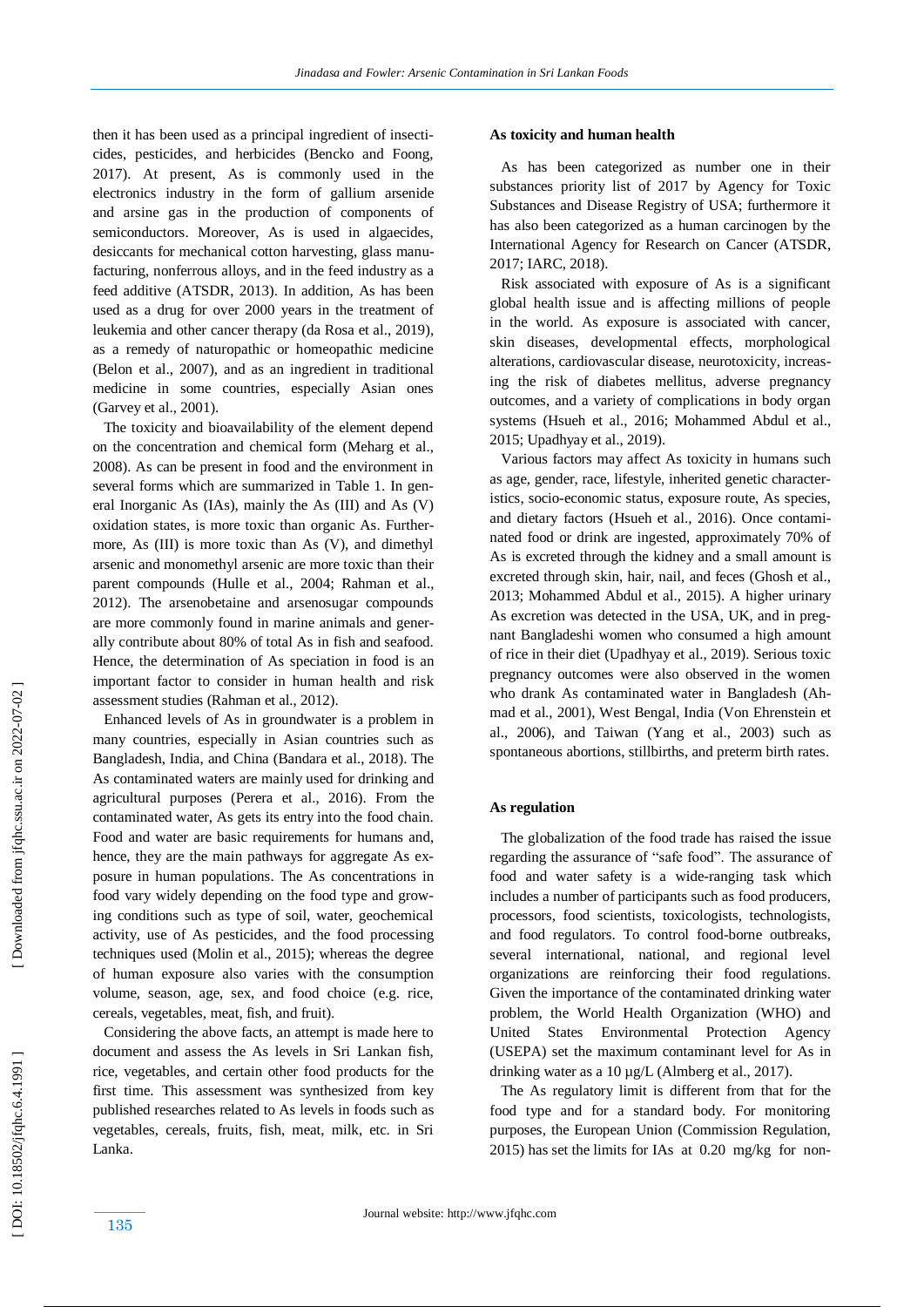parboiled milled rice (i.e. polished or white rice); 0.25 mg/kg for parboiled rice and husked rice; 0.30 mg/kg for rice waffles, wafers, crackers, and cakes; and 0.10 mg/kg for rice destined for the production of food for infants and young children. As another example of regulatory differences for food, the maximum limit for As (w/w) in fish is 0.5  $\mu$ g/g in China, 1.1  $\mu$ g/g in India, 2  $\mu$ g/g in Australia and New Zealand while it is 3.5 µg/kg in Canada (Bhupander and Mukherjee, 2011; Chiocchetti et al., 2017). The Joint FAO/WHO Expert Committee on Food Additives (JECFA , 2017) also introduced the maximum contaminant level for As at 0.1 mg/kg for edible fats and oils, fat spreads and blended spreads, and 0.5 mg/kg for food grade salt.

#### **As contamination of water and soil in Sri Lanka**

 During the last two decades, increasing numbers of patients with a Chronic Kidney Disease of unknown aetiology (CKDu) was reported from rural Sri Lanka especially from the North Central Province (Jayasumana et al., 2015a). Still, no obvious cause has been identified for CKDu, however, some researchers suspect that the main reason is probably As (Jayasumana et al., 2013b; Perera et al., 2016; Rajapakse et al., 2016). Hence, a number of studies have been conducted on the water and soil quality of these areas with special attention to the As content. Although, the main objective of this review is assessing the As content in Sri Lankan foods, in the context of human health issues, a brief discussion of the As levels in water and soil is given here.

 Several sources of As contamination in soil and water in Sri Lanka have been identified. Most researches have pointed to the long term use of agrochemicals as potentially being the main reason for this contamination (Jayasumana et al., 2013a, 2015a). The soil geochemistry near some agricultural sites of Sri Lanka was analyzed by Jayawardana et al. (2014) who concluded that there was no significant threat from As in the soil.

 Groundwater is the main source of drinking water of the most of Sri Lanka. Dug well or tube well water is mainly used for cooking and drinking purposes. International and Sri Lankan standard guidelines also propose that the maximum allowable level of As is 10 µg/L in drinking water (Herath et al., 2017). In the study of Herath et al. (2018), 1435 dug well and tube well water samples were analyzed from all districts in Sri Lanka, and the highest As concentration (66 µg/L) was recorded in the water samples from the Mannar district. The drinking water quality of the Ulagalla cascade was studied by Wanasinghe et al. (2018) who found a range of ground water As concentrations of 0.03-0.44  $\mu$ g/L, with a range in the surface water samples between 0.02-0.19 µg/L.

 Rango et al. (2015) analyzed As concentration in the different water sources (i.e. shallow and deep wells, springs, piped, and surface water) from the CKDu affected areas and reported that total As levels were well below the 10 µg/L limit. Furthermore, Wickramaratne et al. (2016) examined 71 groundwater and 26 surface water samples from CKDu -affected areas and reported that the As level in most cases was negligible. A high As concentration (0.4 mg/L) was reported by Rajasooriyar et al. (2013) in the groundwater from Southern Sri Lanka with the authors noting that the source of As was not clear. Finally, Diyabalanage et al. (2016a) measured the As levels in the three river waters including the longest river in Sri Lanka, and recorded relatively low As level of 1.44 µg/L, 0.37 µg/L, and 0.22 µg/L in the Mahaweli, Maha Oya, and Kalu Ganga rivers, respectively. Given the existing database on total As in soils and drinking water, except for a few potential hot spots, As levels in Sri Lanka are generally below the recognized guideline maximum limits.

### **As contamination in Sri Lankan foods**

#### *-Rice*

 According to the World Bank and the Food and Agriculture Organization (FAO), Sri Lanka is among the top 10 countries with the highest per capita cooked rice consumption at 105 kg/year or about 300 g/day (Hu et al., 2016). The accumulation of As in rice and rice -based products is a global problem (Majumder and Banik, 2019; Meharg et al., 2008). The concentration of As in rice depends on a number of factors such as geographical variation (Chen et al., 2018; Majumder and Banik, 2019), irrigation systems (Hu et al., 2015; Islam et al., 2017b), soil type and fertilizer (Vithanage et al., 2014), rice varieties (Cheng et al., 2006; Kumarathilaka et al., 2018), and various processing and cooking techniques (Sharafi et al., 2019).

 The available literature on As in Sri Lankan rice is shown in Table 2. Some studies are based on field sample collections and others are from market -based samples. The JECFA set a maximum permissible level for IAs at 0.2 mg/kg for white rice and at 0.4 mg/kg for red rice (Upadhyay et al., 2019). Though, all the above standards mentioned IAs, the Chinese legislation has established a maximum allowable concentration for total As in rice at 0.7 mg/kg (Qian et al., 2010). None of the studies in Table 2 analyzed the As speciation and none exceed the maximum allowable concentration based on the Chinese regulation.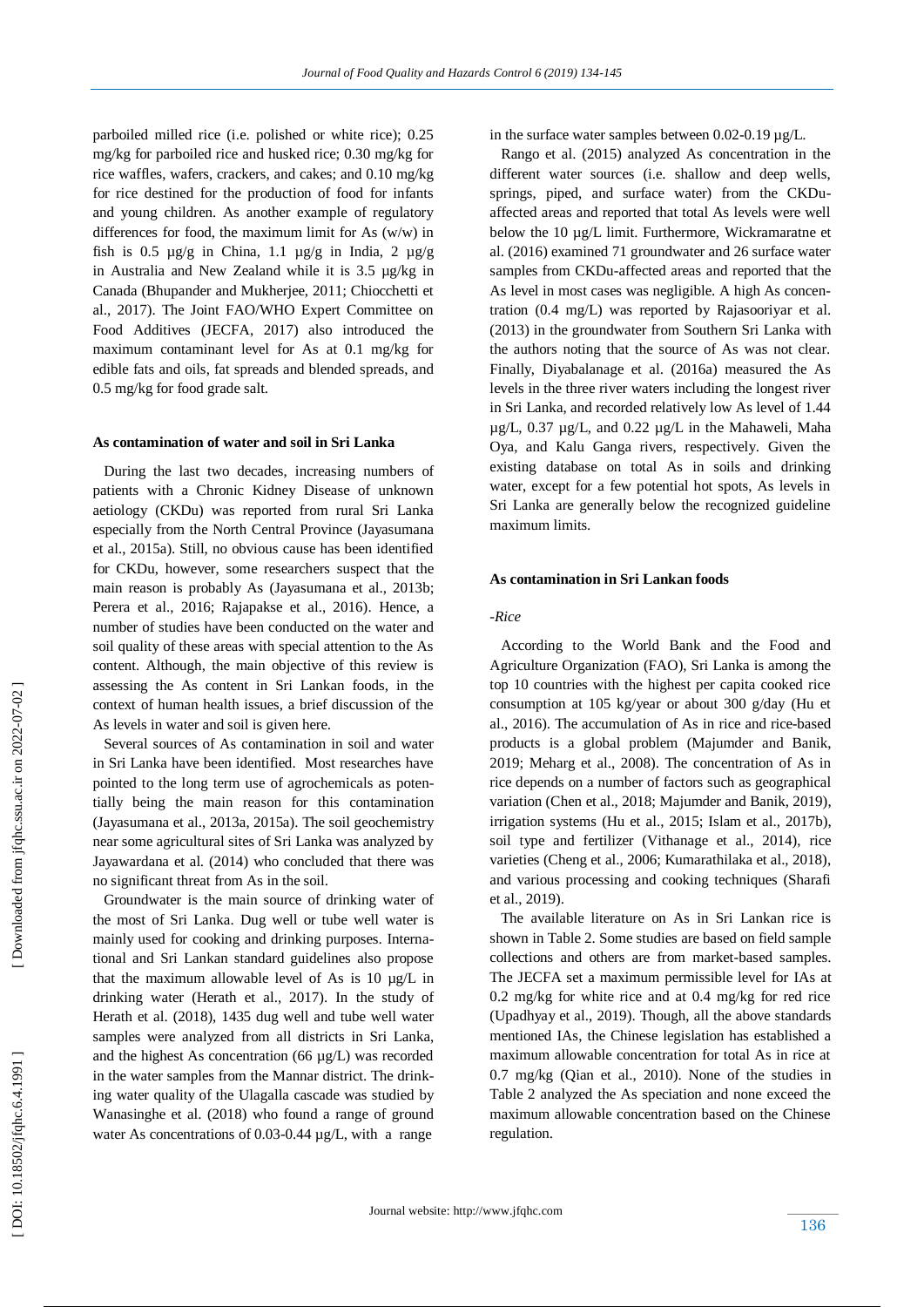| <b>Name</b>                 | <b>Chemical structure</b>                            |
|-----------------------------|------------------------------------------------------|
| Arsenite                    | As(OH) <sub>3</sub>                                  |
| Arsenate                    | AsH <sub>3</sub> O <sub>4</sub>                      |
| Monomethylarsonous acid     | CH <sub>3</sub> As(OH) <sub>2</sub>                  |
| Dimethylarsinous acid       | $(CH_3)$ , AsOH                                      |
| Monomethylarsonic acid      | $AsO(OH)_{2}CH_{3}$                                  |
| Dimethylarsinic acid        | AsO(OH)(CH <sub>3</sub> ) <sub>2</sub>               |
| Trimethylarsine acid        | CH <sub>3</sub> As <sub>3</sub>                      |
| Arsenocholine               | $(CH_3)_3As(CH_2)_2OH$                               |
| Arsenobetaine               | $(CH3)3 AsCH2COOH$                                   |
| Arsenosugar                 | $C_{10}H_{21}AsO_7$                                  |
| Sulfate arsenoribose        | $R = SO3H$                                           |
| Sulfonate arsenoribose      | $R = OSO3H$                                          |
| Phosphate arsenoribose      | R=OP(O)(OH)OCH <sub>2</sub> CH(OH)CH <sub>2</sub> OH |
| Trimethylarsoniopropionate  | $(CH3)3As(CH2)2COOH$                                 |
| Tetramethylarsonium ion     | (CH <sub>3</sub> ) <sub>4</sub> As                   |
| Trimethylarsine oxide       | $(CH_3)$ <sub>3</sub> A <sub>s</sub> O               |
| Thiodimethylarsinate        | $(CH_3)$ <sub>2</sub> AsS                            |
| Arsenolipids                | $(CH_3)_2AsO(R)COOH$                                 |
| Roxarsone                   | $AsO(OH)_{2}(C_{6}H_{6})OHNO_{2}$                    |
| Phenylarsonic acid          | $AsO(OH)2(C6H6)$                                     |
| Triphenylarsine             | $As(C6H6)3$                                          |
| Triethylarsine              | $(CH_3)_{3}(CH_2)_{3}As$                             |
| 2-chlorovinylarsonous acid  | $(CH2)2 AsCH2CHCl$                                   |
| 2-chlorovinylarsonous oxide | OAs(CH) <sub>2</sub> Cl                              |
| 2-chlorovinyldichloroarsine | Cl <sub>2</sub> As(CH) <sub>2</sub> Cl               |

**Table 1**: Chemical forms of arsenic speciation found in food and determined in a wide variety of aquatic species (Molin et al., 2015; Rahman et al., 2012; Werner et al., 2018)

Table 2: Total arsenic concentrations in rice grains (w/w) of different rice varieties from Sri Lanka <sup>§</sup>

| <b>Rice type</b>               | Sampling areas and remarks        | Sample no.     | As level $(\mu g/kg)$               | Reference                    |
|--------------------------------|-----------------------------------|----------------|-------------------------------------|------------------------------|
| Newly improved variety         | Throughout country                | 226            | $2.5 - 213$                         | Divabalanage et al., 2016b   |
| Indigenous/Traditional variety | Throughout country                | 21             | $2.5 - 143$                         | Diyabalanage et al., 2016b   |
| Raw                            | Unknown                           | $\mathfrak{D}$ | $34\pm6$ <sup>*</sup>               | Jayasekera and Freitas, 2005 |
| Parboiled                      | Unknown                           | $\overline{c}$ | $65 \pm 12 - 92 \pm 1$ <sup>*</sup> | Jayasekera and Freitas, 2005 |
| Rice flour                     | Unknown                           | $\overline{c}$ | $35 \pm 1 - 61 \pm 6$               | Jayasekera and Freitas, 2005 |
| Newly improved variety         | Dry and wet zones <sup>a</sup>    | 120            | $20.6 - 540.4$                      | Jayasumana et al., 2015b     |
| Indigenous/Traditional variety | Agrochemicals not used            | 50             | $11.6 - 64.2$ <sup>*</sup>          | Jayasumana et al., 2015b     |
| Indigenous/Traditional variety | North Central Province            | 44             | $<$ LOO-575.94                      | Jayasumana et al., 2015b     |
| Indigenous/Traditional variety | Organic farm                      | Unknown        | $\leq 20$                           | Kariyawasam et al., 2016     |
| Unknown                        | Sri Lankan rice from Qatar market | $\overline{4}$ | $19.4 - 59.8$                       | Rowell et al., 2014          |
| Red raw                        | Throughout country                | 42             | $<$ 14-159.843                      | Perera, 2018                 |
| White raw                      | Throughout country                | 27             | $<$ 14-221.066                      | Perera, 2018                 |
| Parboiled                      | Throughout country                | $\overline{c}$ | 51.331-121.622                      | Perera, 2018                 |
| Unknown                        | Dry zone $\degree$                | 10             | $0.90 - 260$                        | Chandrajith et al., 2011     |

§ According to rainfall pattern, Sri Lanka is divided into dry, wet, and intermediate zones

\* d/w basis LOQ: Limit of Quantification

a Authors compared the sample from dry zone (Anuradapura, Polonnaruwa district), and wet zone (Gampaha district)<br><sup>b</sup> Authors compared the sample from dry zone (Padaviya, Medawachchiya, Anuradhapura, Samanturai and Ambalant

Bathalagoda)

<sup>c</sup> Sample collected from dry zone (Giradurukotte, Nikawewa and Medwachchiya)

 The As concentration in rice varies in field and market samples for a number of reasons. For example, the As in rice grains is elevated as follows: concentrations in polished rice<raw rice<br/>shown rice<br/>shan rice<hull, and

furthermore non -parboiled rice has a higher As content than parboiled rice (Rahman et al., 2007). Even in rice grains, the As is not evenly distributed throughout the grain, with the highest concentration in germ and some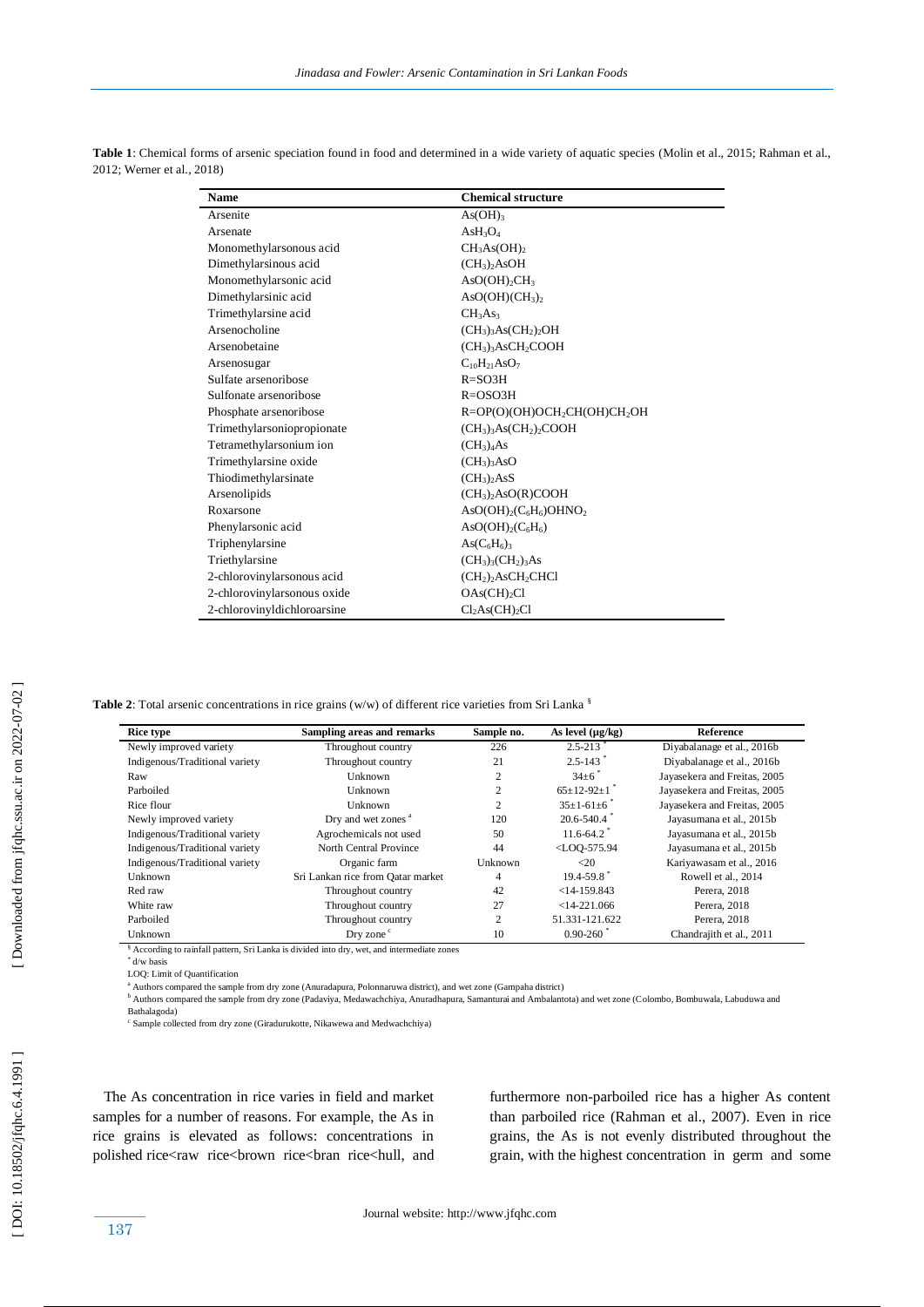hot spots in the coating up to 13 mg/kg (Kramar et al., 2017). Therefore, the individual data given in Table 2 are not really comparable with each other, because the sampling locations, rice variety, farming systems, and water sources are different.

 The As levels in traditional varieties have also been analyzed by some researchers. Diyabalanage et al. (2016b) have reported a mean As level of 74 µg/kg in indigenous rice samples from the wet zone of Sri Lanka. The authors concluded that the As content in an indigenous variety was higher than the newly improved varieties, while the As concentration was not significantly different between the rice types or climatic zones. From 50 different indigenous rice varieties in Sri Lanka, Jayasumana et al. (2015b) studie d As levels in 6 indigenous rice varieties and reported values ranging from 11.6 -64.2 μg/kg dry weight basis. A similar lower As level (<20  $\mu$ g/kg) was recorded in traditional rice varieties by Kariyawasam et al. (2016) using only organic farming techniques. This may result from organic farming using only the organic fertilizer and biological pest control methods, etc.

 Rowell et al. (2014) determined the As concentrations in rice from a Qatar market in which the rice originated from nine countries including Sri Lanka. The lowest mean As concentration was found in the imported Sri Lankan rice  $(41.3 \mu g/kg)$  while the highest reported value was in the rice from Vietnam (169 µg/kg). Nevertheless, other researchers found much higher As levels in Bangladesh rice, i.e. <40-920 µg/kg (Williams et al., 2006) and 610 µg/kg (Meharg et al., 2008). Rice contains mainly IAs, especially As (III) and As (V), whereas there are also organic As species present such as dimethyl arsenic and monomethyl arsenic (Chen et al., 2018; Meharg et al., 2008). In this regard, Ma et al. (2016) have reported the dominant order of the different species of As in Chinese rice from Hunan Province as: As (III)>dimethyl arsenic>As(V)>monomethyl arsenic.

#### *-Fish, oysters, and other foods of animal origin*

 Foods of animal origin are among the other principal pathways for human exposure to As (Azevedo et al., 2018; Hashemi et al., 201 9 ). It should be noted that religious, cultural, and economic factors basically drive the development of the meat industry in Sri Lanka. As one example, the per capita consumption of different meat such as poultry, beef, mutton, and pork in 2013 were 7.09, 1.80, 0.10, and 0.32 kg/year, respectively (Alahakoon et al., 2016). Although, this has shown an upward trend in recent decades, still fish and certain seafoods provide most of the animal -based proteins. Per capita fish consumption in Sri Lanka was 15.8 kg in 2016 (Jinadasa et al., 2018). The largest contributors to As

exposure in many human populations are seafood species such as finfish, shellfish, and seaweed (Taylor et al., 2017). In general, the total As concentration in fish is usually below 5 mg/g w/w (Chiocchetti et al., 2017). The nontoxic arsenobetaine is the most abundant As species in fish and shellfish (Moreda-Piñeiro et al., 2008), while arsenosugars are the major As compounds in marine algae (Whaley -Martin et al., 2012). Hence, the guidelines do not specify total As concentration as a maximum level for fish and fishery products, since speciation is the important toxicological endpoint, especially in the fish and seafood sector. However, in some other national regulations , total As is specified as the maximum level. For example in Hong Kong, it is 6 mg/kg w/w for fish and fish products and 10 mg/kg w/w for shellfish and shellfish products, and for the Food Standards Australia and New Zealand the maximum limit is 2 mg/kg for fish and crustacea and 1 mg/kg for molluscs and seaweed (Anacleto et al., 2009; FSANZ, 2017 ) .

 Table 3 illustrates the As concentrations in animal based foods in Sri Lanka. A lower As concentration was observed in the freshwater fish species than in the two marine fish including tuna and rays. Many authors have noted the low As concentration in the freshwater environment (Kumari et al., 2017). Tilapia is the most popular freshwater aquaculture species in Sri Lanka, with 50065 tons produced in 2017 and comprising 61% of the total freshwater fish production (MOFAR, 2018). In comparison with the As levels in Tilapia from some other countries, e.g., 0.13 -1.45 mg/kg dry (Han et al., 1998), 0.94 -15.1 mg/kg dry (Liao and Ling, 2003), and  $85.77\pm14.81$  mg/kg dry in Taiwan (Liao et al., 2008), As concentrations in Sri Lankan Tilapia are considerably lower, assuming an average 80% moisture content in these fish.

 Mobulid ray is one of the target fisheries in the Indian Ocean, due to the use of its branchial plates in Chinese medicine. Ooi et al. (2015) indicated that the total As level was higher in Mobulid ray fish caught from Sri Lanka  $(20\pm 15 \text{ mg/kg w/w})$  than those caught from Australia (0.53±0.56 mg/kg w/w). Moreover, some other studies have also recorded high As concentrations in ray fish, e.g. 31 mg/kg w/w in the Southern North sea (Luten et al., 1982) and 6.2 -35.9 mg/kg w/w in the North sea channel (de Gieter et al., 2002). Considering the previous mentioned studies carried out by some researchers, it is obvious that As levels in fish depends mainly on type of the fish.

 In general bivalve molluscs including oysters can accumulate metals present at very low levels in water to very high concentrations in their tissues (Lu et al., 2017). In this regard, the As level range in *Crassostrea gigas* from Taiwan was 7.90 -10.68 µg/kg w/w (Liu et al., 2006).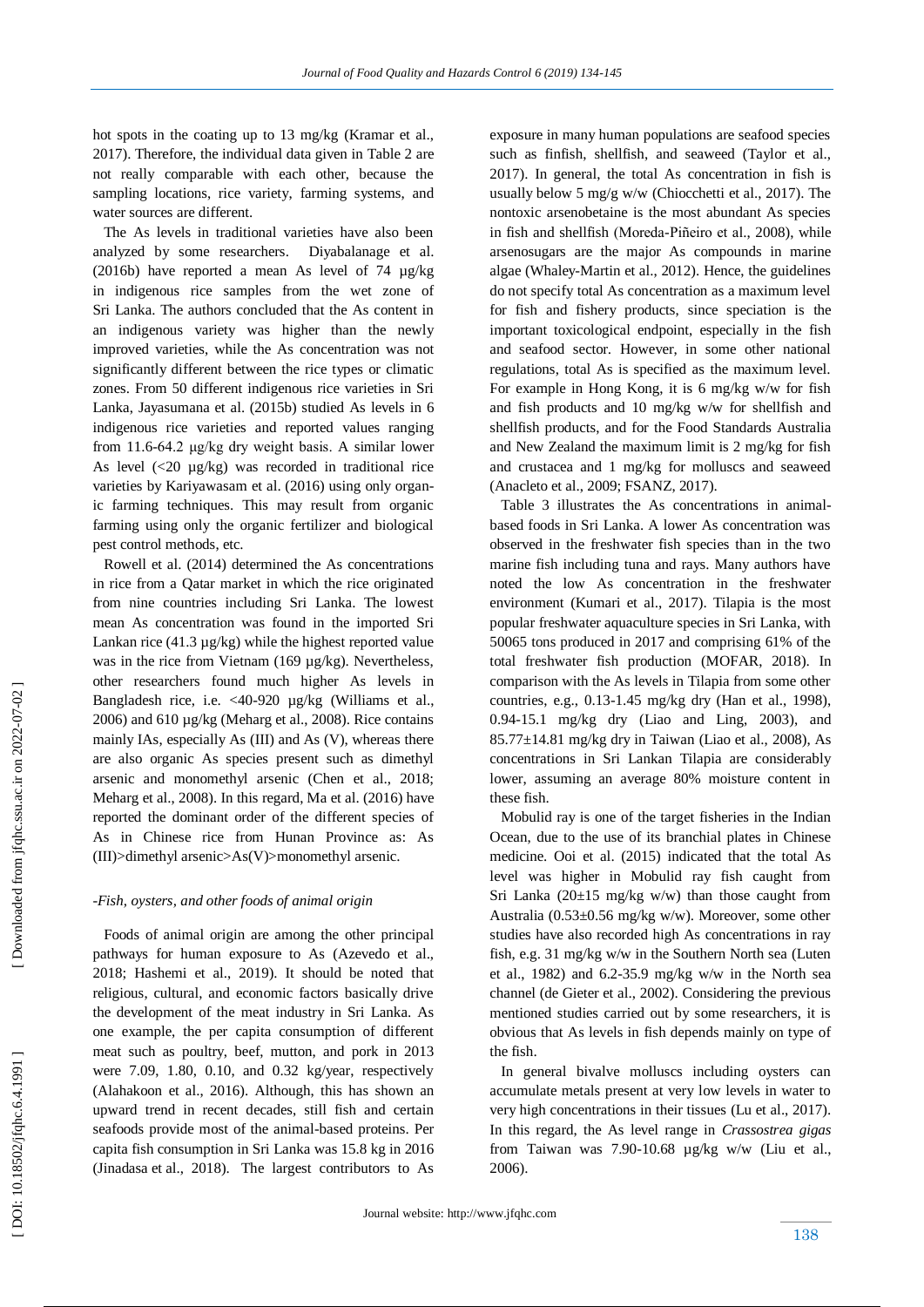| Sample type                       | Sampling area                 | <b>Body length</b> | No. of sam-    | As level (mg/kg) | <b>Reference</b>      |  |
|-----------------------------------|-------------------------------|--------------------|----------------|------------------|-----------------------|--|
|                                   |                               | (cm) $\frac{8}{3}$ | ples           | w/w              |                       |  |
| Freshwater species                |                               |                    |                |                  |                       |  |
| Tilapia                           | Ridiyagama (1)                | 23                 |                | 0.3              | Allinson et al., 2002 |  |
| Tilapia                           | Ridiyagama (1)                | $22 - 23$          |                | 0.3              | Allinson et al., 2002 |  |
| Tilapia                           | Ridiyagama (1)                | $20 - 22$          |                | 0.1              | Allinson et al., 2002 |  |
| Tilapia                           | Ridiyagama (1)                | $17 - 20$          |                | 0.3              | Allinson et al., 2002 |  |
| Tilapia                           | Ridiyagama (2)                | $17 - 20$          |                | 0.3              | Allinson et al., 2002 |  |
| Tilapia                           | Ridiyagama (2)                | $15-17$            |                | 0.1              | Allinson et al., 2002 |  |
| Tilapia                           | Ridiyagama (2)                | $13 - 15$          |                | 0.4              | Allinson et al., 2002 |  |
| Tilapia                           | Badagiriya                    | $13 - 20$          |                | 0.2              | Allinson et al., 2002 |  |
| Tilapia                           | Meegahajadura                 | $17 - 20$          |                | < 0.002          | Allinson et al., 2002 |  |
| Tilapia                           | Meegahajadura                 | $15 - 17$          |                | 0.4              | Allinson et al., 2002 |  |
| Tilapia                           | Meegahajadura                 | $13 - 15$          |                | 0.3              | Allinson et al., 2002 |  |
| Tilapia                           | Meegahajadura                 | $11 - 13$          |                | 0.1              | Allinson et al., 2002 |  |
| Tilapia                           | Chandrikawewa                 | $15-17$            |                | 0.2              | Allinson et al., 2002 |  |
| Tilapia                           | Chandrikawewa                 | $13 - 15$          |                | 0.1              | Allinson et al., 2002 |  |
| Tilapia                           | Kiriibbanwewa                 | $14 - 15$          | $\overline{a}$ | 0.3              | Allinson et al., 2002 |  |
| Tilapia                           | Medawachchiya and             |                    | 11             | 3.39-11.9*       | Levine et al., 2016   |  |
|                                   | Medirigiriya                  |                    |                |                  |                       |  |
| Tilapia                           | <b>North Central Province</b> | $23.3 \pm 4.2$     | 145            | <b>ND</b>        | Jinadasa et al., 2013 |  |
| Stinging catfish                  | <b>North Central Province</b> | $22.6 \pm 3.2$     | 39             | <b>ND</b>        | Jinadasa et al., 2013 |  |
| Tank goby                         | North Central Province        | $22.5 \pm 3.6$     | 26             | 0.004            | Jinadasa et al., 2013 |  |
| Striped snakehead                 | North Central Province        | $38.8 \pm 6.2$     | 13             | <b>ND</b>        | Jinadasa et al., 2013 |  |
| One-stripe spiny eel              | North Central Province        | $40.5 \pm 7.1$     | 6              | <b>ND</b>        | Jinadasa et al., 2013 |  |
| Orinoco sailfin catfish           | <b>Eastern Province</b>       | 30-48              | 44             | <b>ND</b>        | Jinadasa et al., 2014 |  |
| Marine and brackish water species |                               |                    |                |                  |                       |  |
| Mobulid rays                      |                               | 70-121             | 15             | $10-66$          | Ooi et al., 2015      |  |
| Skipjack tuna                     |                               | 36-56              | 44             | $0.85 \pm 1.08$  | Jinadasa et al., 2015 |  |
| Other animal-based products       |                               |                    |                |                  |                       |  |
| Cow milk                          |                               |                    | 35             | <b>ND</b>        | Perera et al., 2019   |  |

**Table 3:** Total arsenic concentration (mg/kg w/w) in different marine and freshwater biota and various foods of animal origin from Sri Lanka

§ body length given as mean value or range or mean±standard deviation

\*dry weight

ND: Not Detected

Ridiyagama (1 and 2) are sampling site number

 Perera et al. (2019) found As in 35 milk samples including powdered and pasteurized milk from Colombo and Gampaha supermarkets of Sri Lanka, and stated that the As level in all samples was below the detection limit. Nevertheless, some researchers have reported As in cow's milk in Mexico as  $\langle 0.9 - 27.4 \text{ ng/g}$  (Rosas et al., 1999), in Bangladesh as 0.031 -0.038 µg/ml (Jolly et al., 2017), and in China as 0.05 -15.77 µg/L (Zhou et al., 2019).

## *-Cereals, legumes, and other crops*

 Cereal grains, legumes, and pulses in general are very popular and make a large proportion of the Sri Lankan diet fulfilling the dietary requirements of the community (Silva et al., 2018). However, very little published information is available on the As level in these particular foods except for rice. Edirisinghe and Jinadasa (2019) analyzed nine kinds of cereal and legume varieties for As from the North Central Province, and the results are shown in Table 4. Maize (corn) is one of the major cultivated food staples worldwide. The total As concentrations in maize which have been reported for Tanzania, China, and Pakistan are <10 -170 µg/kg dry weight (Marwa et al., 2012), 60±20 µg/kg dry weight (Neidhardt et al., 2012), and  $302\pm50$  µg/kg (Baig et al., 2010), respectively. Furthermore, sesame is one of the most consumed oilseed species, and the mean total As content analyzed in Iranian sesame was 54±26.21 ng/g dry weight (Khoshbakht Fahim et al., 2013). The As concentration in beans , as one of the main staple foods in Brazil, was reported to range between 0.005-0.223 mg/kg, and to contribute 11 -23% of total As intake from food (Ciminelli et al., 2017). Compared with the abovepublished values, the As concentrations in Sri Lankan cereals and legumes are well below those. This difference

139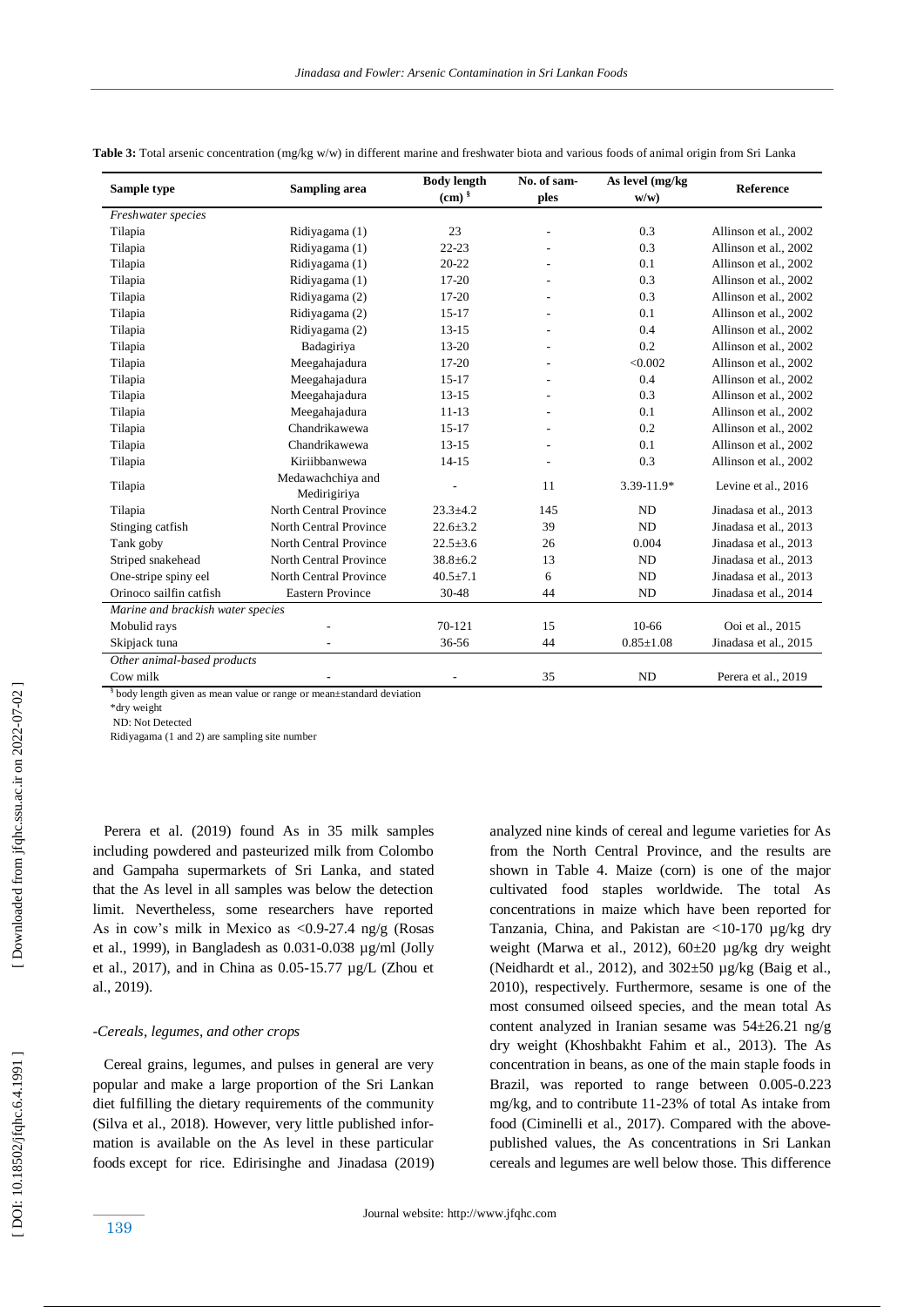is most likely due to the fact that most of the cereals and legumes cultivated in Sri Lanka are not grown using industrialized cultivation techniques (e.g. fertilizers, pesticides) like for rice.

## *-Vegetable and fruits*

 It is considered that fruits and vegetables are significant components of a well -balanced and healthy diet. However, the consumption of the fruit and vegetable component in the diet is relatively low worldwide (Bvenura and Sivakumar, 2017) and, from general observation, it is also the case in Sri Lanka. Table 5 indicates the available data regarding total As levels in Sri Lankan vegetables.

 The potato, a common tuber, is one of the largest cultivated crops worldwide, and it is generally used as a base vegetable for curry in Sri Lanka. The reported values for the As content of Sri Lankan potatoes are  $0.015 \pm 0.004$  and  $0.005\pm0.001$  mg/kg w/w in the up country area and Kandy district, respectively. These values are relatively low compared with other published data such as those from Bangladesh as 0.17 -0.47 mg/kg w/w (Islam et al., 2017a). In particular, Bhattacharya et al. (2010) reported As levels in brinjal (0.279 mg/kg), bitter gourd (0.021 mg/kg), capsicum (0.085 mg/kg), cabbage (0.209 mg/kg), and beans (0.091 mg/kg) from West Bengal, India, all of which are substantially higher than corresponding concentrations in those vegetables from Sri Lanka (Table 5). This variation may be due to higher As levels in Indian irrigation waters. Similar higher As levels were reported by Islam et al. (2017a) in vegetables from the Bogra district of Bangladesh, e.g., brinjal (0.17 mg/kg), carrot  $(0.25 \text{ mg/kg})$ , beans  $(0.31 \text{ mg/kg})$ , as well as capsicum (0.26 mg/kg). However, unfortunately, a local comparison cannot yet be made as comparable data for Sri Lankan fruit are presently lacking.

**Table 4:** Total arsenic concentration in cereals and legumes from the North Central Province of Sri Lanka (Edirisinghe and Jinadasa, 2019)

| <b>Type</b>    | No. of samples | As (µg/kg) |                    |  |
|----------------|----------------|------------|--------------------|--|
|                |                | Mean       | Range              |  |
| Mustard        | 10             | < 18.17    | $<$ 18.17-61.85    |  |
| Maize          | 45             | 90.94      | $< 18.17 - 475.72$ |  |
| Finger millet  | 50             | 52.67      | $<$ 18.17-602.50   |  |
| Sesame         | 26             | 105.23     | $<18.17 - 519.69$  |  |
| Cowpea         | 17             | 60.24      | $<$ 18.17-502.53   |  |
| Urad dal       | 11             | 47.94      | $<$ 18.17-198.45   |  |
| Foxtail millet | 7              | 29.40      | $<$ 18.17-127.07   |  |
| Long bean      | 5              | < 18.17    | < 18.17            |  |
| Green gram     | 10             | 46.69      | $<$ 18.17-348.00   |  |

**Table 5:** Total arsenic concentration (mg/kg w/w) in various vegetables from Sri Lanka

| <b>Common name</b> | <b>Scientific name</b> | <b>Sampling area</b> | No. of samples | As content (mg/kg w/w) | Reference                  |
|--------------------|------------------------|----------------------|----------------|------------------------|----------------------------|
| Carrot             | Daucus carota          | Up country           | 18             | $0.025 \pm 0.009$      | Silva et al., 2018         |
| Potato             | Solanum tuberosum      | Up country           | 12             | $0.015 \pm 0.004$      | Silva et al., 2018         |
| Beet               | Beta vulgaris          | Up country           | 12             | $0.012 \pm 0.002$      | Silva et al., 2018         |
| Water spinach      | Ipomoea aquatica       | Keshewa              | 5              | ND.                    | Wickramaratne et al., 2016 |
| Lasia roots        | Lasia spinosa          | Kesbewa              | 5              | ND                     | Wickramaratne et al., 2016 |
|                    |                        | Southern and         |                |                        |                            |
| Lotus root         | Nelumbo nucifera       | North Central        | 3              | ND                     | Wickramaratne et al., 2016 |
|                    |                        | Province             |                |                        |                            |
|                    | Nelumbo nucifera       | North Central        |                | 0.413                  | Jayatilake et al., 2013    |
| Lotus root         |                        | Province             |                |                        |                            |
| Bean               | Phaseolus vulgaris     | Kandy                | 26             | $0.003 \pm 0.0001$     | Silva et al., 2016         |
| Beet               | Beta vulgaris          | Kandy                | 23             | $0.001 + 0.0002$       | Silva et al., 2016         |
| Carrot             | Daucus carota          | Kandy                | 24             | $0.003 \pm 0.001$      | Silva et al., 2016         |
| Cabbage            | Brassica oleracea      | Kandy                | 22             | $0.001 + 0.0001$       | Silva et al., 2016         |
| Leeks              | Allium ampeloprasum    | Kandy                | 21             | $0.001 \pm 0.000$      | Silva et al., 2016         |
| Potato             | Solanum tuberosum      | Kandy                | 16             | $0.005 \pm 0.001$      | Silva et al., 2016         |
| Brinjal            | Solanum melongena      | Kandy                | 17             | $0.001 \pm 0.0002$     | Silva et al., 2016         |
| Bitter guard       | Momordica charantia    | Kandy                | 15             | $0.001 \pm 0.0001$     | Silva et al., 2016         |
| Capsicum           | Capsicum annum         | Kandy                | 18             | $0.003 \pm 0.001$      | Silva et al., 2016         |

ND: Not Detected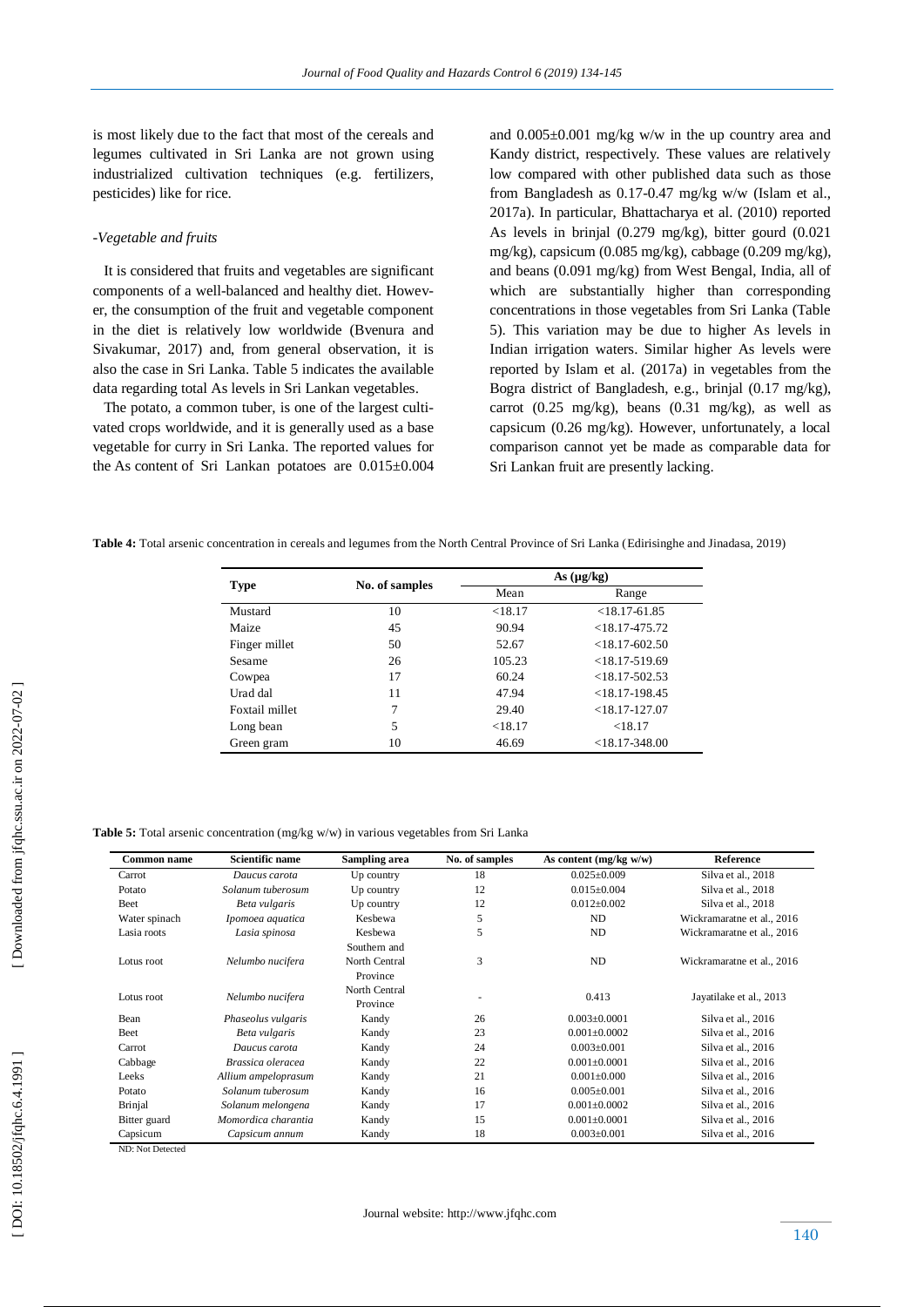## **Conclusion**

 This review summarized the As content in rice, fish, cereals, vegetables, and some other foods in Sri Lanka. Nevertheless, it should be noted that all the published studies discussed herein dealt exclusively with the analysis of total As concentrations. Furthermore, some researchers from Sri Lanka claimed that the cause of CKDu in some regions of Sri Lanka is due to the deposition of high levels of As compounds in the kidney. Since the main human exposure pathway for As is food and water, it is therefore necessary to analyze all food items for As types, especially IAs. As determination in foods should also include fruits, a key component of the Sri Lankan diet for which there are no data available at present. However, these expanded analyses will demand a large capital investment and new laboratory setups which is not a practical answer for a developing country like Sri Lanka. Hence, most countries are undertaking total diet studies to minimize costs and obtain a general picture of the nutrient and contaminant contents in foods. Therefore, it would be worthwhile for Sri Lanka to consider conducting in the near future such a complementary survey like total diet studies.

 Research published to date on Sri Lankan foods has only focused on total As and neglected investigating the most toxic IAs species such as As (III) and As (V). Although only a few local laboratories are accredited for analyzing total As in some food products, none of them are accredited for measuring IAs or other As types. Furthermore, this is also a global challenge owing to the unavailability of As speciation reference materials for different food matrices, along with the capital cost of the more advanced instrumentation techniques. Considering the above drawbacks, it will be necessary to undertake more researches on developing a new cost -effective method for IAs analyses and instrumentation to be used.

 Moreover, Sri Lanka is one of the top countries around the world that consume rice as the primary staple food. Most of the published studies have drawn their conclusions under the assumptions that the IAs accounts for a high percentage of the total As (e.g. 80% in rice) and that 100% of the IAs is bioavailable. Those assumptions are not always valid and it is now known that not all IAs is bioavailable, and that the IAs percentage in rice varies from country to country. Furthermore, it is necessary to make agricultural programs aware of findings and knowledge from different areas of sciences. For example, some studies have highlighted that Sri Lankan farmers use unnecessary amounts of fertilizers and pesticides in their agriculture activities. Therefore, proper guidance and programing of those agricultural practices are significant, and especially there should be a strict control on government subsidies for fertilizers. Also, some

researchers have noted that total As can be significantly reduced by cooking and pre -processing practices. Therefore, more researches are recommended into the fundamental traditional practices in cooking and pre -processing techniques and a wide dissemination of that knowledge.

 In addition, the total As concentrations in Sri Lankan maize and some cereals, which can potentially be used as a main staple food, are an order of magnitude lower than the corresponding total levels in rice. Thus, promoting a shift from a rice -based diet to a multi cereal -grain diet could substantially help reduce As exposure to the population of Sri Lanka.

# **Author contributions**

 Both authors contributed equally to the studying some literature, analysis, writing, and editing of the manuscript. Both authors read and approved the final manuscript.

#### **Conflicts of interest**

The authors have no conflicts of interests.

#### **Acknowledgements**

 The authors wish to thank Dr. E.M.R.K.B. Edirisinghe (Department of Physical Sciences, Faculty of Applied Sciences, Rajarata University of Sri Lanka), Mrs. R.S. Liyanaarachchi (Assistant librarian, National Aquatic Resources Research & Development Agency, NARA), and Mrs. M. Paththuwe Arachchi (Research assistant, National Aquatic Resources Research & Development Agency, NARA) for their excellent support in accessing some literature.

#### **Reference s**

- Agency for Toxic Substances and Disease Registry (ATSDR). (2013). Arsenic Toxicity, URL: https://www.atsdr.cdc.gov/ csem/arsenic/docs/arsenic.pdf. Accessed 1 January 2019.
- Agency for Toxic Substances and Disease Registry (ATSDR). 2017). ATSDR's substance priority ist. URL: https://www.atsdr.cdc.gov/SPL/). Accessed 20 December 2018.
- Ahmad S.A., Sayed M.H.S.U., Barua S., Khan M.H., Faruquee M.H., Jalil A., Hadi S.A., Talukder H.K. (2001). Arsenic in drinking water and pregnancy outcomes. *Environmental Health Perspectives.* 109: 629 -631. [DOI: 10.1289/ehp.01109629]
- Alahakoon A.U., Jo C. , Jayasena D.D. (2016). An overview of meat industry in Sri Lanka: a comprehensive review. *Korean Journal for Food Science of Animal Resources.* 36: 137 -144. [DOI: 10.5851/kosfa.2016.36.2.137]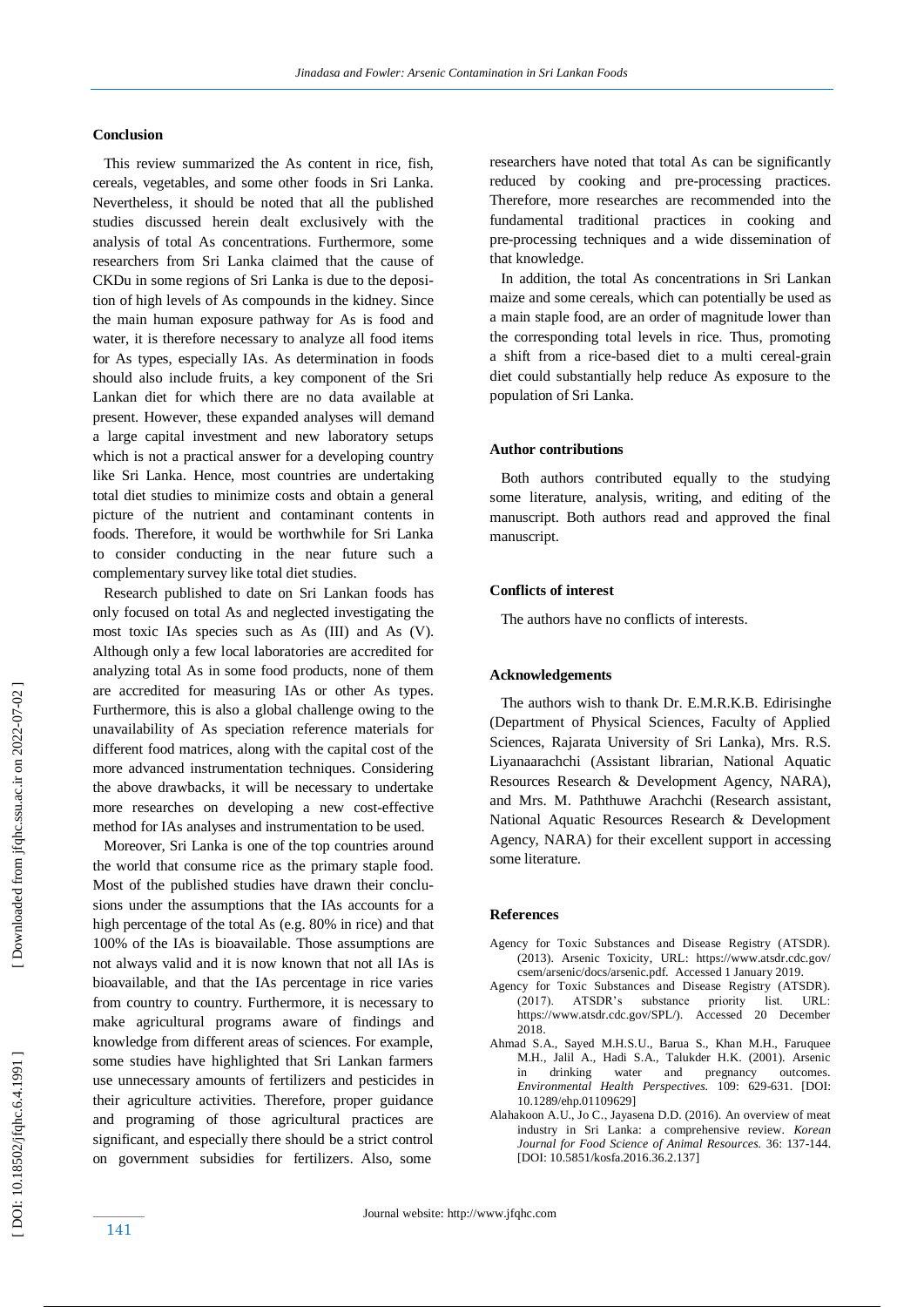- Allinson G., Nishikawa M., de Silva S.S., Laurenson L.J.B., de Silva K. (2002). Observation on metal concentrations in Tilapia (*Oreochromis mossambicus*) in reservoirs of south Sri Lanka. *Ecotoxicology and Environmental Safety.* 51: 197 -202. [DOI: 10.1006/eesa.2001.2112]
- Almberg K.S., Turyk M.E., Jones R.M., Rankin K., Freels S., Graber J.M., Stayner L.T. (2017). Arsenic in drinking water and adverse birth outcomes in Ohio. *Environmental Research.* 157: 52 -59. [DOI:10.1016/j.envres.2017.05.010]
- Anacleto P., Lourenço H.M., Ferraria V., Afonso C., Luísa Carvalho M., Fernanda Martins M. , Leonor Nunes M. (2009). Total arsenic content in seafood consumed in Portugal. *Journal of Aquatic Food Product Technology.* 18: 32 -45. [DOI: 10.1080/10498850802581088]
- Antonova S. , Zakharova E. (2016). Inorganic arsenic speciation by electroanalysis. From laboratory to field conditions: a mini -review. *Electrochemistry Communications.* 70: 33 -38. [DOI: 10.1016/j.elecom.2016.06.011]
- Azevedo L.S., Pestana I.A., Meneguelli -Souza A.C., Ramos B., Pessanha D.R., Caldas D., Almeida M.G., de Souza C.M.M. (2018). Risk of exposure to total and inorganic arsenic by meat intake among different age groups from Brazil: a probabilistic assessment. *Environmental Science and Pollution*  Research. 25: 35471-35478. [DOI: 10.1007/s11356-018-3512y]
- Baig J.A., Kazi T.G., Shah A.Q., Afridi H.I., Kandhro G.A., Khan S., Kolachi N.F., Wadhwa S.K., Shah F., Arain M.B., Jamali M.K. (2011). Evaluation of arsenic levels in grain crops samples, irrigated by tube well and canal water. *Food and Chemical Toxicology.* 49: 265 -270. [DOI: 10.1016/j.fct.2010.11.002]
- Baig J.A., Kazi T.G., Shah A.Q., Arain M.B., Afridi H.I., Khan S., Kandhro G.A., Naeemullah, Soomro A.S. (2010). Evaluating the accumulation of arsenic in maize (*Zea mays* L.) plants from its growing media by cloud point extraction. *Food and Chemical Toxicology.* 48: 3051 -3057. [DOI: 10.1016/j.fct.2010.07.043]
- Balouch A., Jagirani M.S., Mustafai F.A., Tunio A., Sabir S., Mahar A.M., Rajar K., Shah M.T. , Samoon M.K. (2017). Arsenic remediation by synthetic and natural adsorbents. *Pakistan Journal of Analytical and Environmental Chemistry.* 18: 18 - 36. [DOI: 10.21743/pjaec/2017.06.02]
- Bandara U.G.C., Diyabalanage S., Hanke C., van Geldern R., Barth J.A.C. , Chandrajith R. (2018). Arsenic -rich shallow groundwater in sandy aquifer systems buffered by rising carbonate waters: a geochemical case study from Mannar Island, Sri Lanka. *Science of the Total Environment*. 633: 1352 -1359. [DOI: 10.1016/j.scitotenv.2018.03.226]
- Belon P., Banerjee A., Karmakar S.R., Biswas S.J., Choudhury S.C., Banerjee P., Das J.K., Pathak S., Guha B., Paul S., Bhattacharjee N., Khuda -Bukhsh A.R. (2007). Homeopathic remedy for arsenic toxicity?: Evidence -based findings from a randomized placebo -controlled double blind human trial. *Science of the Total Environment.* 384: 141 -150. [DOI: 10.1016/j.scitotenv.2007.06.001]
- Bencko V. , Foong F.Y.L. (2017). The history of arsenical pesticides and health risks related to the use of Agent Blue. *Annals of Agricultural and Environmental Medicine.* 24: 312 -316. [DOI[:10.26444/aaem/74715](https://doi.org/10.26444/aaem/74715) ]
- Bhattacharya P., Samal A.C., Majumdar J. , Santra S.C. (2010). Arsenic contamination in rice, wheat, pulses, and vegetables: a study in an arsenic affected area of West Bengal, India. *Water,*  Air, and Soil Pollution. 213: 3-13. [DOI: 10.1007/s11270-010-0361 -9]
- Bhupander K. , Mukherjee D.P. (2011). Assessment of human health risk for arsenic, copper, nickel, mercury and zinc in fish collected from tropical wetlands in India. *Advances in Life Science and Technology.* 2: 13 -24.
- Bvenura C. , Sivakumar D. (2017). The role of wild fruits and vegetables in delivering a balanced and healthy diet. *Food Research International.* 99: 15 -30. [DOI: 10.1016/j.foodres.2017.06.046]
- Chandrajith R., Nanayakkara S., Itai K., Aturaliya T.N.C., Dissanayake C.B., Abeysekera T., Harada K., Watanabe T., Koizumi A. (2011). Chronic kidney diseases of uncertain etiology (CKDue) in Sri Lanka: geographic distribution and environmental implications. *Environmental Geochemistry and*  Health. 33: 267-278. [DOI: 10.1007/s10653-010-9339-1]
- Chen H., Tang Z., Wang P., Zhao F. -J. (2018). Geographical variations of cadmium and arsenic concentrations and arsenic speciation in Chinese rice. *Environmental Pollution.* 238: 482 - 490. [DOI: 10.1016/j.envpol.2018.03.048]
- Cheng W. D., Zhang G. P., Yao H. G., Wu W., Xu M. (2006). Genotypic and environmental variation in cadmium, chromium, arsenic, nickel, and lead concentrations in rice grains. *Journal of Zhejiang University -Science B.* 7: 565 -571. [DOI: 10.1631/jzus.2006.B0565]
- Chiocchetti G., Jadán -Piedra C., Vélez D. , Devesa V. (2017). Metal (loid) contamination in seafood products. *Critical Reviews in Food Science and Nutrition.* 57: 3715 -3728. [DOI: 10.1080/10408398.2016.1161596]
- Ciminelli V.S.T., Gasparon M., Ng J.C., Silva G.C., Caldeira C.L. (2017). Dietary arsenic exposure in Brazil: the contribution of rice and beans. *Chemosphere.* 168: 996 -1003. [DOI: 10.1016/j.chemosphere.2016.10.111]
- Commission Regulation . (2015). Commission Regulation (EC), No 2015/1006 of amending Regulation No 1881/2006 as regards maximum levels of inorganic arsenic in foodstuffs . *Official Journal of European Union.* L161: 14 -16.
- da Rosa F.C., Pardinho R., Moreira M.E.S., de Souza L.G.T., de Moraes É.M.F., Mortari S.R., Dressler V.L. (2019). *In vitro* stability of arsenic trioxide -liposome encapsulates for acute promyelocytic leukemia treatment. *Leukemia Research.* 76: 11 -14. [DOI: 10.1016/j.leukres.2018.11.008.]
- de Gieter M., Leermakers M., Van Ryssen R., Noyen J., Goeyens L., Baeyens W. (2002). Total and toxic arsenic levels in North sea fish. *Archives of Environmental Contamination and*  Toxicology. 43: 406-417. [DOI/10.1007/s00244-002-1193-4]
- Diyabalanage S., Abekoon S., Watanabe I., Watai C., Ono Y., Wijesekara S., Guruge K.S., Chandrajith R. (2016a). Has irrigated water from Mahaweli River contributed to the kidney disease of uncertain etiology in the dry zone of Sri Lanka? *Environmental Geochemistry and Health.* 38: 679 -690. [DOI: 10.1007/s10653 -015 -9749 -1]
- Diyabalanage S., Navarathna T., Abeysundara H.T.K., Rajapakse S., Chandrajith R.(2016 b). Trace elements in native and improved paddy rice from different climatic regions of Sri Lanka: implications for public health. *Springer Plus.* 5: 1864. [DOI: 10.1186/s40064-016-3547-9]
- Edirisinghe E.M.R.K.B. , Jinadasa B.K.K.K. (2019). Arsenic and cadmium concentrations in legumes and cereals grown in the North Central Province, Sri Lanka and assessment of their health risk. *International Journal of Food Contamination.* 6: 3. [DOI: 10.1186/s40550-019-0073-x]
- Food Standards Australia and New Zealand (FSANZ). (2017). Contaminants and natural toxicants. URL: https://www. legislation.gov.au/Details/F2015C00052. Australia New Zealand Food Authority. Standard Code: 1.4.1. Accessed 02 August 2019.
- Garvey G.J., Hahn G., Lee R.V., Harbison R.D. (2001). Heavy metal hazards of Asian traditional remedies. *International Journal of Environmental Health Research.* 11: 63 -71. [DOI: 10.1080/09603120020019656]
- Ghosh A., Majumder S., Awal M.A. , Rao D.R. (2013). Arsenic exposure to dairy cows in Bangladesh. *Archives of Environmental Contamination and Toxicology.* 64: 151 -159. [DOI: 10.1007/s00244-012-9810-3]
- Han B.C., Jeng W.L., Chen R.Y., Fang G.T., Hung T.C., Tseng R.J. (1998). Estimation of target hazard quotients and potential health risks for metals by consumption of seafood in Taiwan. *Archives of Environmental Contamination and Toxicology.* 35: 711 -720. [DOI: 10.1007/s002449900535]
- Hashemi M., Sadeghi A., Saghi M., Aminzare M., Raeisi M.,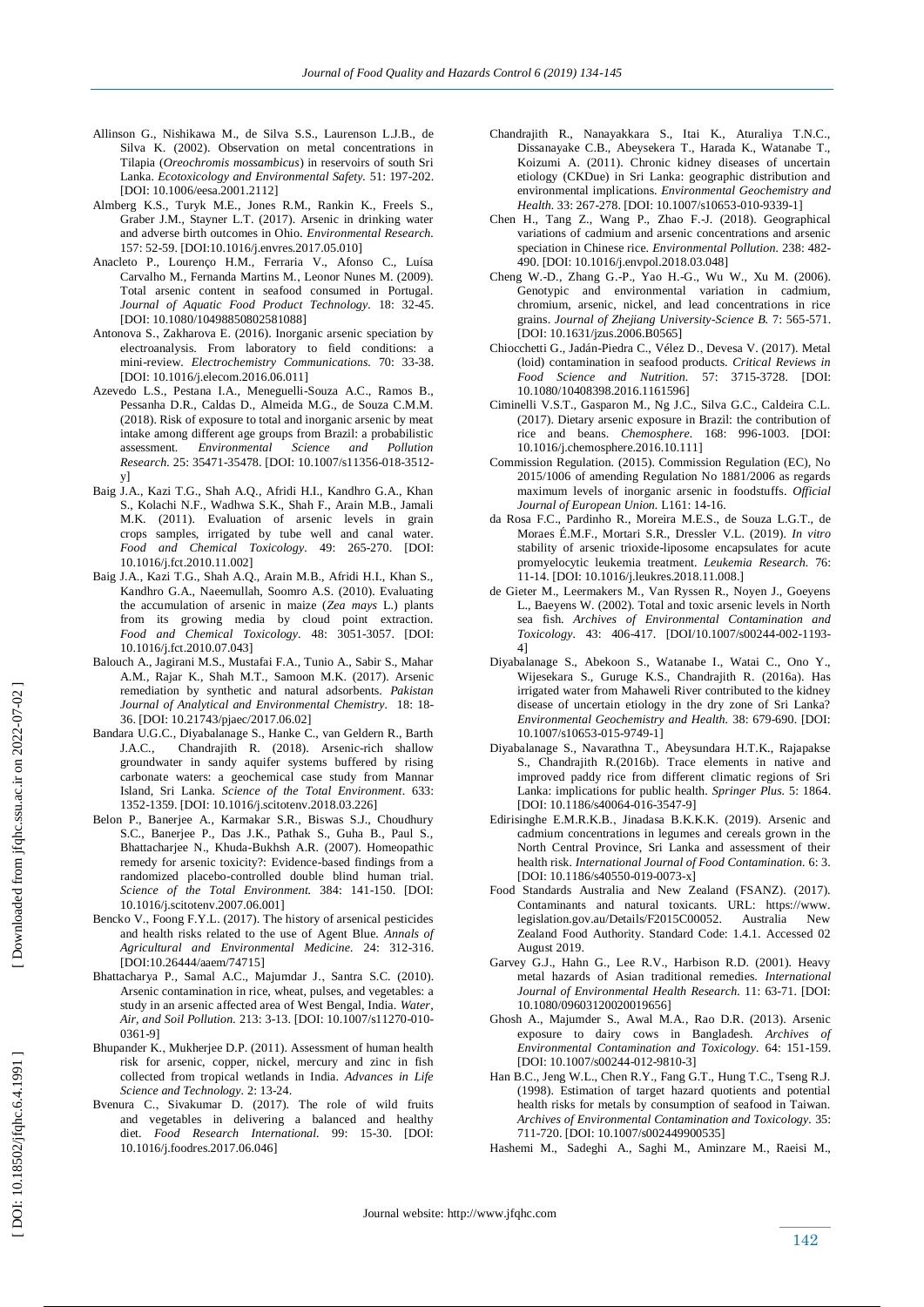Rezayi M., Tavakoli Sany S.B. (201 9). Health risk assessment for human exposure to trace metals and arsenic via consumption of hen egg collected from largest poultry industry in Iran. *Biological Trace Element Research*. 188: 485 -493. [DOI: 10.1007/s12011 -018 -1437 -4]

- Herath H.M.A.S., Kawakami T., Nagasawa S., Serikawa Y., Motoyama A., Chaminda G.G.T., Weragoda S.K., Yatigammana S.K., Amarasooriya A.A.G.D. (2018). Arsenic, cadmium, lead, and chromium in well water, rice, and human urine in Sri Lanka in relation to chronic kidney disease of unknown etiology. *Journal of Water and Health.* 16: 212 -222. [DOI: 10.2166/wh.2018.070]
- Herath H.M.A.S., Kubota K., Kawakami T., Nagasawa S., Motoyama A., Weragoda S.K., Chaminda G.G.T., Yatigammana S.K. (2017). Potential risk of drinking water to human health in Sri Lanka. *Environmental Forensics.* 18: 241 - 250. [DOI: 10.1080/15275922.2017.1340364]
- Hsueh Y.M., Chen W.J., Lee C.Y., Chien S.N., Shiue H.S., Huang S.R., Lin M.I., Mu S.C., Hsieh R.L. (2016). Association of arsenic methylation capacity with developmental delays and health status in children: a prospective case -control trial. *Scientific Reports.* 6: 37287. [DOI: 10.1038/srep37287]
- Hu Y., Cheng H., Tao S. (2016). The challenges and solutions for cadmium -contaminated rice in China: a critical review. Environment International. 92-93: 515-532. [DOI: 10.1016/j.envint.2016.04.042]
- Hu P., Ouyang Y., Wu L., Shen L., Luo Y. , Christie P. (2015). Effects of water management on arsenic and cadmium speciation and accumulation in an upland rice cultivar. *Journal of Environmental Sciences.* 27: -231. [DOI: 10.1016/j.jes.2014.05.048]
- Hulle M.V., Zhang C., Schotte B., Mees L., Vanhaecke F., Vanholder R., Zhang X.R. , Cornelis R. (2004). Identification of some arsenic species in human urine and blood after ingestion of Chinese seaweed *Laminaria*. *Journal of Analytical Atomic Spectrometry.* 19: 58 -64. [DOI: 10.1039/B307457A]
- International Agency for Research on Cancer (IARC). (2018). IARC monographs on the evaluation of carcinogenic risk to human. Volume 1 -123. URL: https://monographs.iarc.fr/list of-classifications -volumes. Accessed 29 December 2018.
- Islam M.S., Ahmed M.K., Habibullah -Al -Mamun M., Eaton D.W. (2017a). Arsenic in the food chain and assessment of population health risks in Bangladesh. *Environment Systems*  and Decisions. 37: 344-352. [DOI 10.1007/s10669-017-9635-8]
- Islam S., Rahman M.M., Islam M.R., Naidu R. (2017b). Effect of irrigation and genotypes towards reduction in arsenic load in rice. *Science of the Total Environment.* 609: 311 -318. [DOI: 10.1016/j.scitotenv.2017.07.111]
- Jayasekera R., Freitas M.C. (2005). Concentration levels of major and trace elements in rice from Sri Lanka as determined by the *k*<sup>0</sup> standardization method. *Biological Trace Element Research.* 103: 83 -96. [DOI: 10.1385/BTER:103:1:083]
- Jayasumana C., Fonseka S., Fernando A., Jayalath K., Amarasinghe M., Siribaddana S., Gunatilake S. , Paranagama P. (2015a). Phosphate fertilizer is a main source of arsenic in areas affected with chronic kidney disease of unknown etiology in Sri Lanka. Springer Plus. 4: 90. [DOI: 10.1186/s40064-015-0868 -z]
- Jayasumana M.A.C.S., Paranagama P.A., Amarasinghe M.D., Wijewardane K.M.R.C., Dahanayake K.S., Fonseka S., Rajakaruna K., Mahamithawa A., Samarasinghe U., Senanayake V. (2013a). Possible link of chronic arsenic toxicity with chronic kidney disease of unknown etiology in Sri Lanka. *Journal of Natural Sciences Research.* 3 .
- Jayasumana C., Paranagama P., Fonseka S., Amarasinghe M., Gunatilake S. , Siribaddana S. (2015b). Presence of arsenic in Sri Lankan rice. *International Journal of Food Contamination.* 2: 1. [DOI 10.1186/s40550 -015 -0007 -1]
- Jayasumana M.A.C.S., Paranagama P.A., Amarasinghe M.D., Wijewardene K.M.R.C., Dahanayake K.S., Fonseka S.I., Rajakaruna K.D.L.M.P., Mahamithawa A.M.P., Samarasinghe

U.D.S., Senanayake V.K. (2013b). Possible link of chronic arsenic toxicity with chronic kideny disease of unknown etiology in Sri Lanka. *Journal of Natural Sciences Research.* 3: 64 -73.

- Jayatilake N., Mendis S., Maheepala P. , Mehta F.R. (2013). Chronic kidney disease of uncertain aetiology: prevalence and causative factors in a developing country. *BMC Nephrology.* 14: 180 . [DOI: 10.1186/1471 -2369 -14 -180 ]
- Jayawardana D.T., Pitawala H.M.T.G.A., Ishiga H. (2014). Assessment of soil geochemistry around some selected agricultural sites of Sri Lanka. *Environmental Earth Sciences.* 71: 4097 -4106. [DOI : 10.1007/s12665 -013 -2798 -9]
- Jinadasa B.K.K.K., Ariyarathne D.S., Ahmad S.B.N. (2014). Trace metal contaminants in tissues of the Orinoco Sailfin Catfish *Pterygoplichthy smultiradiatus*, (Hancock, 1828); Sri Lanka. *Nature and Science.* 12: 1 -4.
- Jinadasa B.K.K.K., Chathurika G.S., Jayaweera C.D. , Jayasinghe G.D.T.M. (2018). Mercury and cadmium in swordfish and yellowfin tuna and health risk assessment for Sri Lankan consumers. *Food Additives and Contaminants: Part B*. 12: 75 - 80. . [DOI: 10.1080/19393210.2018.1551247]
- Jinadasa B.K.K.K., Mahaliyana A.S., Liyanage N.P.P. , Jayasinghe G.D.T.M. (2015). Trace metals in the muscle tissues of skipjack tuna (*Katsuwonus pelamis*) in Sri Lanka. *Cogent Food and Agriculture.* 1: 1038975. [DOI: 10.1080/23311932.2015.1038975]
- Jinadasa B.K.K.K., Thayalan K., Subasinghe M.M., de Silva M.S.W.I.W. , Liyanage D.N. (2013). Determination of trace metal concentration in inland fish species of North -Central Province -Sri Lanka. *Ceylon Journal of Science.* 42: 79 - 86.
- Joint FAO/WHO Expert Committee on Food Additives (JECFA). (2017). Working document for information and use in discussions related to contaminants and toxins in the GSCTFF. Rome, Italy: FAO/WHO.
- Jolly Y.N., Iqbal S., Rahman M.S., Kabir J., Akter S., Ahmad I. (2017). Energy dispersive X -ray fluorescence detection of heavy metals in Bangladesh cows' milk. *Heliyon* 3: e00403. [DOI: 10.1016/j.heliyon.2017.e00403]
- Kariyawasam T.I., Godakumbura P.I., Prashantha M.A.B., Premakumara G.A.S. (2016). Proximate composition, calorie content and heavy metals (As, Cd, Pb) of selected Sri Lankan traditional rice (*Oryza Sativa* L.) varieties. *Procedia Food*  Science. 6: 253-256. [DOI: 10.1016/j.profoo.2016.02.036]
- Khoshbakht Fahim N., Beheshti H.R., Fakoor Janati S.S., Feizy J. (2013). Survey of cadmium, lead, and arsenic in sesame from Iran. *International Journal of Industrial Chemistry.* 4: 10. [DOI: 10.1186/2228-5547-4-10]
- Kramar U., Norra S., Berner Z., Kiczka M., Chandrasekharam D. (2017). On the distribution and speciation of arsenic in the soil -plant -system of a rice field in West -Bengal, India: a μ -synchrotron techniques based case study. *Applied Geochemistry.* 77: 4 -14. [DOI: 10.1016/j.apgeochem.2015. 11.006]
- Kumarathilaka P., Seneweera S., Meharg A. , Bundschuh J. (2018). Arsenic accumulation in rice *(Oryza sativa* L.) is influenced by environment and genetic factors. *Science of the Total Environment.* 642: 485 -496. [DOI: 10.1016/j.scitotenv.2018. 06.030]
- Kumari B., Kumar V., Sinha A.K., Ahsan J., Ghosh A.K., Wang H. , DeBoeck G. (2017). Toxicology of arsenic in fish and aquatic systems. *Environmental Chemistry Letters.* 15: 43 -64. [DOI 10.1007/s10311 -016 -0588 -9]
- Levine K.E., Redmon J.H., Elledge M.F., Wanigasuriya K.P., Smith K., Munoz B., Waduge V.A., Periris -John R.J., Sathiakumar N. , Harrington J.M. , Womack D.S., Wickremasinghe R. (2016). Quest to identify geochemical risk factors associated with chronic kidney disease of unknown etiology (CKDu) in an endemic region of Sri Lanka -a multimedia laboratory analysis of biological, food, and environmental samples. *Environmental Monitoring*  and Assessment. 188: 548. [DOI: 10.1007/s10661-016-5524-8]

DOI: 10.18502/jfqhc.6.4.1991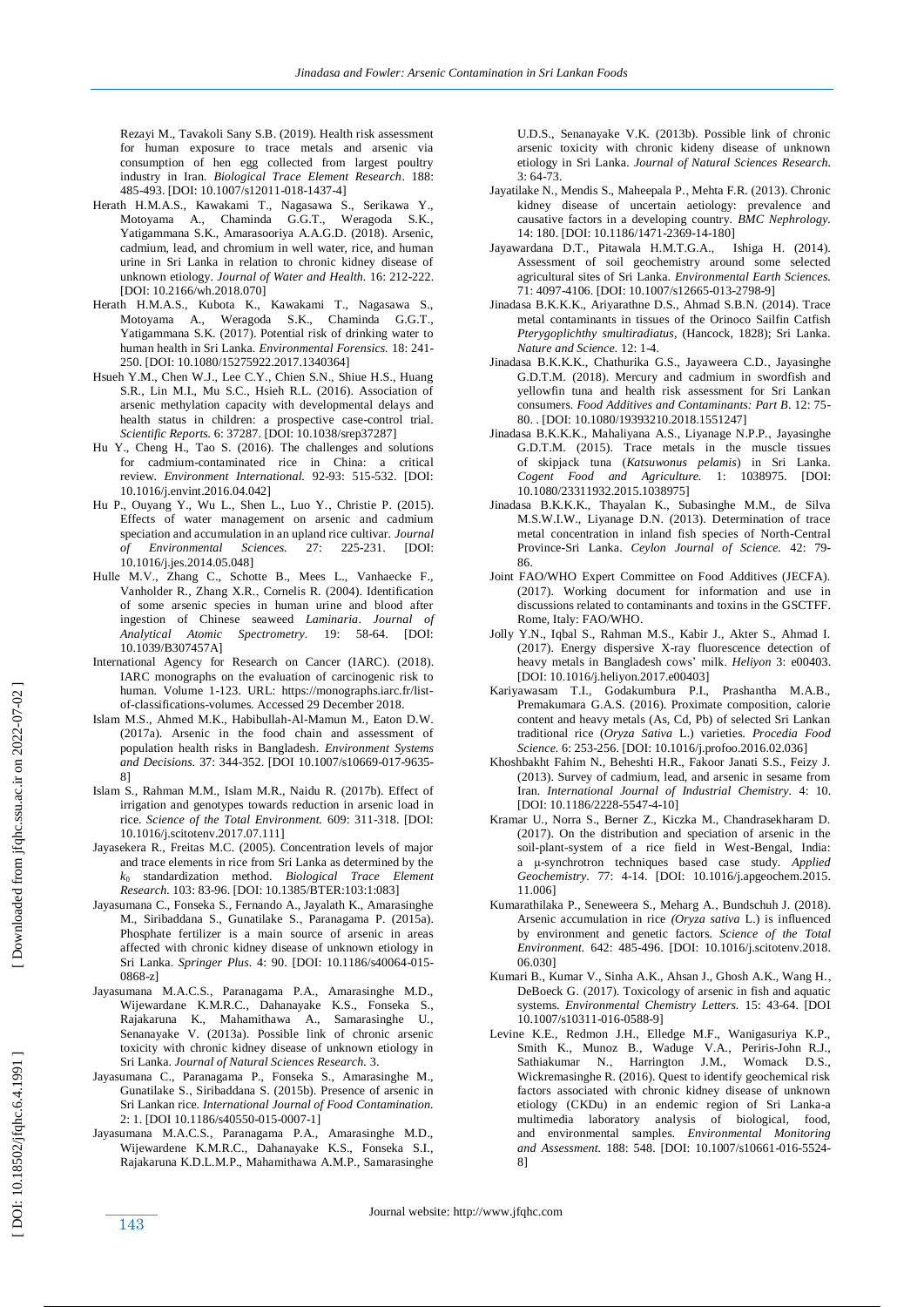- Liao C.M., Ling M.P. (2003). Assessment of human health risks for arsenic bioaccumulation in tilapia (*Oreochromis mossambicus*) and large -scale mullet (*Liza macrolepis*) from blackfoot disease area in Taiwan. *Archives of Environmental Contamination and Toxicology.* 45:264 -272. [DOI: 10.1007/s00244-003-0107-4]
- Liao C.M., Shen H.H., Lin T.L., Chen S.C., Chen C.L., Hsu L.I., Chen C.J. (2008). Arsenic cancer risk posed to human health from tilapia consumption in Taiwan. *Ecotoxicology and Environmental Safety.* 70: 27 -37. [DOI: 10.1016/j.ecoenv. 2007.10.018]
- Liu C.W., Liang C.P., Huang F.M., Hsueh Y.M. (2006). Assessing the human health risks from exposure of inorganic arsenic through oyster (*Crassostrea gigas*) consumption in Taiwan. *Science of the Total Environment.* 361: 57 -66. [DOI: 10.1016/j.scitotenv.2005.06.005]
- Lu G.Y., Ke C.H., Zhu A., Wang W.X. (2017). Oyster -based national mapping of trace metals pollution in the Chinese coastal waters. *Environmental Pollution.* 224: 658 -669. [DOI: 10.1016/j.envpol.2017.02.049]
- Luten J.B., Riekwel -Booy G., Rauchbaar A. (1982). Occurrence of arsenic in plaice (*Pleuronectes platessa*), nature of organo arsenic compound present and its excretion by man. *Environmental Health Perspectives.* 45: 165 -170. [DOI: 10.1289/ehp.8245165]
- Ma L., Wang L., Jia Y. , Yang Z. (2016). Arsenic speciation in locally grown rice grains from Hunan Province, China: spatial distribution and potential health risk. *Science of the Total Environment.* 557 -558: 438 -444. [DOI: 10.1016/j.scitotenv. 2016.03.051]
- Majumder S. , Banik P. (2019). Geographical variation of arsenic distribution in paddy soil, rice and rice -based products: a meta -analytic approach and implications to human health. *Journal of Environmental Management.* 233: 184 -199. [DOI: 10.1016/j.jenvman.2018.12.034]
- Marwa E.M.M., Meharg A.A. , Rice C.M. (2012). Risk assessment of potentially toxic elements in agricultural soils and maize tissues from selected districts in Tanzania. *Science of the Total Environment.* 416: 180 -186. [DOI: 10.1016/j.scitotenv.2011. 11.089]
- Meharg A.A., Lombi E., Williams P.N., Scheckel K.G., Feldmann J., Raab A., Zhu Y. , Islam R. (2008). Speciation and localization of arsenic in white and brown rice grains. *Environmental Science and Technology.* 42: 1051 -1057. [DOI: 10.1021/es702212p]
- Ministry of Fisheries and Aquatic Resources (MOFAR) . (2018). Fisheries statistics. Ministry of Fisheries and Aquatic Resources, Colombo, Sri Lanka, URL: https://www.fisheries. gov.lk/. Accessed 02 August 2019
- Mohammed Abdul K.S., Jayasinghe S.S., Chandana E.P.S., Jayasumana C. , de Silva P.M.C.S. (2015). Arsenic and human health effects: a review. *Environmental Toxicology and Pharmacology.* 40: 828 -846. [DOI: 10.1016/j.etap.2015. 09.016]
- Molin M., Ulven S.M., Meltzer H.M. , Alexander J. (2015). Arsenic in the human food chain, biotransformation and toxicology - Review focusing on seafood arsenic. *Journal of Trace Elements in Medicine and Biology.* 31: 249 -259. [DOI: 10.1016/j.jtemb.2015.01.010]
- Moreda-Piñeiro A., Peña-Vázquez E., Hermelo-Herbello P., Bermejo-Barrera P., Moreda-Piñeiro J., Alonso-Rodríguez E., Muniategui-Lorenzo S., López-Mahía P.N., Prada-Rodríguez D. (2008). Matrix solid -phase dispersion as a sample pretreatment for the speciation of arsenic in seafood products. *Analytical Chemistry.* 80: 9272 -9278. [DOI: 10.1021/ ac801622u]
- Neidhardt H., Norra S., Tang X., Guo H. , Stüben D. (2012). Impact of irrigation with high arsenic burdened groundwater on the soil -plant system: results from a case study in the Inner Mongolia, China. *Environmental Pollution.* 163: 8 -13. [DOI: 10.1016/j.envpol.2011.12.033]
- Ooi M.S.M., Townsend K.A., Bennett M.B., Richardson A.J., Fernando D., Villa C.A. , Gaus C. (2015). Levels of arsenic,

cadmium, lead and mercury in the branchial plate and muscle tissue of mobulid rays. *Marine Pollution Bulletin.* 94: 251 - 259. [DOI: 10.1016/j.marpolbul.2015.02.005]

- Perera M.A.K.K.P. (2018). Determination of arsenic and cadmium in Sri Lankan rice samples by inductively coupled plasma mass spectrometry (ICPMS) following microwave assisted acid digestion. *Cient Periodique Nutrition.* 1: 1 -17.
- Perera P., Munasinghe H., Marapana R.A.U.J. (2019). Quality assessment of selected dairy products in Sri Lankan market. *Journal of Food Quality.* [DOI: 10.1155/2019/6972427]
- Perera P.A.C.T., Sundarabarathy T.V., Sivananthawerl T., Kodithuwakku S.P. , Edirisinghe U. (2016). Arsenic and cadmium contamination in water, sediments and fish is a consequence of paddy cultivation: evidence of river pollution in Sri Lanka. *Achievements in the Life Sciences.* 10: 144 -160. [DOI: 10.1016/j.als.2016.11.002]
- Qian Y., Chen C., Zhang Q., Li Y., Chen Z. , Li M. (2010). Concentrations of cadmium, lead, mercury and arsenic in Chinese market milled rice and associated population health risk. *Food Control.* 21: 1757 -1763. [DOI: 10.1016/j.foodcont.2010.08.005]
- Rahman M.A., Hasegawa H. , Lim R.P. (2012). Bioaccumulation, biotransformation and trophic transfer of arsenic in the aquatic food chain. *Environmental Research.* 116: 118 -135. [DOI: 10.1016/j.envres.2012.03.014]
- Rahman M.A., Hasegawa H., Rahman M.M., Rahman M.A. , Miah M.A.M. (2007). Accumulation of arsenic in tissues of rice plant (*Oryza sativa* L.) and its distribution in fractions of rice grain. *Chemosphere.* 69: 942 -948. [DOI: 10.1016/j. chemosphere.2007.05.044]
- Rahman M.A., Rahman A., Khan M.Z.K. , Renzaho A.M.N. (2018). Human health risks and socio -economic perspectives of arsenic exposure in Bangladesh: a scoping review. *Ecotoxicology and Environmental Safety.* 150: 335 -343. [DOI: 10.1016/j.ecoenv.2017.12.032]
- Rajapakse S., Shivanthan M.C. , Selvarajah M. (2016). Chronic kidney disease of unknown etiology in Sri Lanka. *International Journal of Occupational and Environmental Health.* 22: 259 -264. [DOI: 10.1080/10773525.2016.1203097]
- Rajasooriyar L.D., Boelee E., Prado M.C., Hiscock K.M. (2013). Mapping the potential human health implications of groundwater pollution in southern Sri Lanka. *Water Resources and Rural Development.* 1: 27 -42. [DOI: 10.1016/j.wrr.2013. 10.002]
- Rango T., Jeuland M., Manthrithilake H. , McCornick P. (2015). Nephrotoxic contaminants in drinking water and urine, and chronic kidney disease in rural Sri Lanka. *Science of the Total Environment.* 518: 574 -585. [DOI: 10.1016/j.scitotenv.2015. 02.097]
- Rosas I., Belmont R., Armienta A. , Baez A. (1999). Arsenic concentrations in water, soil, milk and forage in Comarca Lagunera, Mexico. *Water, Air, and Soil Pollution.* 112: 133 - 149. [DOI:10.1023/A:1005095900193]
- Rowell C., Kuiper N., Al -Saad K., Nriagu J. , Shomar B. (2014). A market basket survey of As, Zn and Se in rice imports in Qatar: health implications. *Food and Chemical Toxicology.* 70: 33 -39. [DOI: 10.1016/j.fct.2014.04.041]
- Sharafi K., Yunesian M., Nabizadeh Nodehi R., Mahvi A.H., Pirsaheb M. , Nazmara S. (2019). The reduction of toxic metals of various rice types by different preparation and cooking processes -Human health risk assessment in Tehran households, Iran. **Food Chemistry.** 280: 294-302. [DOI: 10.1016/j.foodchem.2018.12.060]
- Silva N.R.N., Weerasinghe P., Kodikara K.M.S. , Wakwella P. (2018). Toxic trace elements in soils and edible parts of root and tuber crops in up country wet and intermediate zones of Sri Lanka. *Tropical Agriculturist.* 166: 1 -22.
- Silva N.R.N., Weerasinghe P. , Rathnapriya H.D.K. (2016). Toxic trace elements in vegetables collected from markets in Kandy district . *Annals of the Sri Lanka Department of Agriculture.* 18: 19 -22.
- Silva V., Jayasinghe M.A., Senadheera S.A., Ranaweera K.K.D.S. (2019). Determination of macronutrient compositions in

DOI: 10.18502/jfqhc.6.4.1991